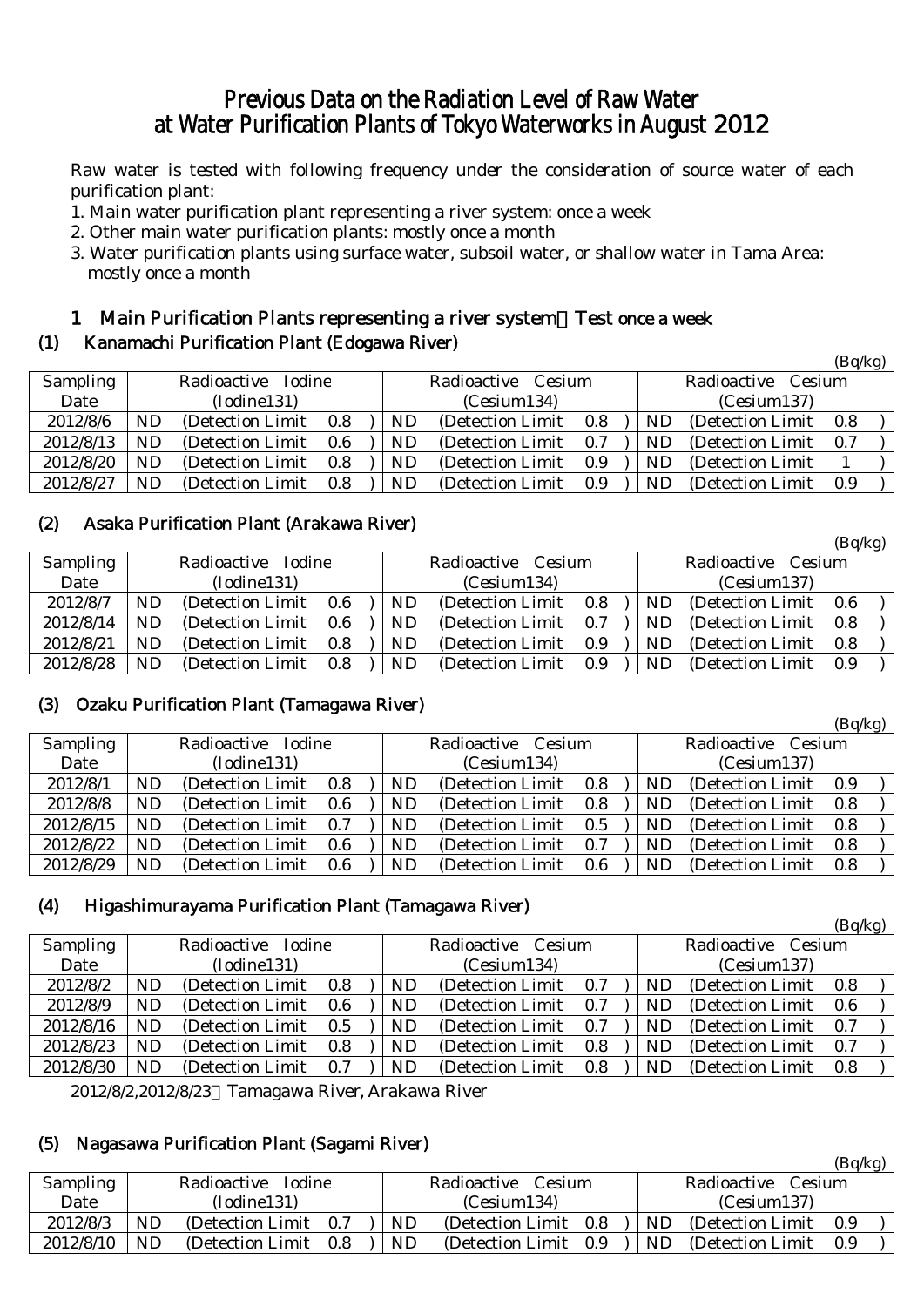| 2012/8/17 | ND. | (Detection Limit $0.9$ )    |  | <b>ND</b> | (Detection Limit $0.9$ )   ND (Detection Limit) |  |  | - 0.9 |  |
|-----------|-----|-----------------------------|--|-----------|-------------------------------------------------|--|--|-------|--|
| 2012/8/24 | ND. | (Detection Limit $0.8$ ) ND |  |           | (Detection Limit $0.8$ )   ND (Detection Limit  |  |  | 09    |  |
| 2012/8/31 | ND. | (Detection Limit $0.8$ ) ND |  |           | (Detection Limit $0.8$ )   ND (Detection Limit  |  |  | - 0.9 |  |

<sup>1</sup> Sampling time 9:00 A.M.

2 Testing institute: Water Quality Management Center

3 ND (Not detectable) "Detection Limit" refers to the minimum detectable value. Radioactivity has the property wherein even using the same measurement device, the minimum level varies with the sample being measured. For example, a result of "ND (Detection Limit 2)" at X Purification Plant on a specific date means that the minimum measurement for that day's sample was 2 Bq/kg, but the concentration of radioactive particles in the sample was less than 2 Bq/kg. Cases such as this are listed in the above chart as "ND".

#### 2 Other Main Purification Plants Test mostly once a month

|                  |           |                                |                      | (Bq/kg)                        |
|------------------|-----------|--------------------------------|----------------------|--------------------------------|
| Monitoring point | Samplin   | Radioactive Iodine             | Radioactive Cesium   | Radioactive Cesium             |
| (Water resource) | date      | Iodine 131                     | Cesium 134           | Cesium 137                     |
| Misato           | 2012/8/13 | ND                             | <b>ND</b>            | ND                             |
| (Edogawa River)  |           | Detection Limit <sub>0.5</sub> | Detection Limit0.7   | Detection Limit0.7             |
| Misono           | 2012/8/14 | <b>ND</b>                      | ND                   | <b>ND</b>                      |
| (Arakawa River)  |           | Detection Limit0.6             | Detection Limit0.7   | Detection Limit <sub>0.6</sub> |
| Kinuta           | 2012/8/15 | ND                             | ND                   | ND.                            |
| (Tamagawa River) |           | (Detection Limit0.8)           | (Detection Limit0.8) | (Detection Limit 1)            |
| Sakai            | 2012/8/16 | <b>ND</b>                      | <b>ND</b>            | <b>ND</b>                      |
| (Tamagawa River) |           | (Detection Limit0.7)           | (Detection Limit0.5) | Detection Limit <sub>0.6</sub> |
| Kinutashimo      | 2012/8/17 | <b>ND</b>                      | <b>ND</b>            | <b>ND</b>                      |
| (Tamagawa River) |           | (Detection Limit0.8)           | (Detection Limit0.9) | (Detection Limit0.9)           |

1 Sampling time 9:00 A.M.

2 Testing institute: Water Quality Management Center

3 ND (Not detectable) "Detection Limit" refers to the minimum detectable value. Radioactivity has the property wherein even using the same measurement device, the minimum level varies with the sample being measured. For example, a result of "ND (Detection Limit 2)" at X Purification Plant on a specific date means that the minimum measurement for that day's sample was 2 Bq/kg, but the concentration of radioactive particles in the sample was less than 2 Bq/kg. Cases such as this are listed in the above chart as "ND".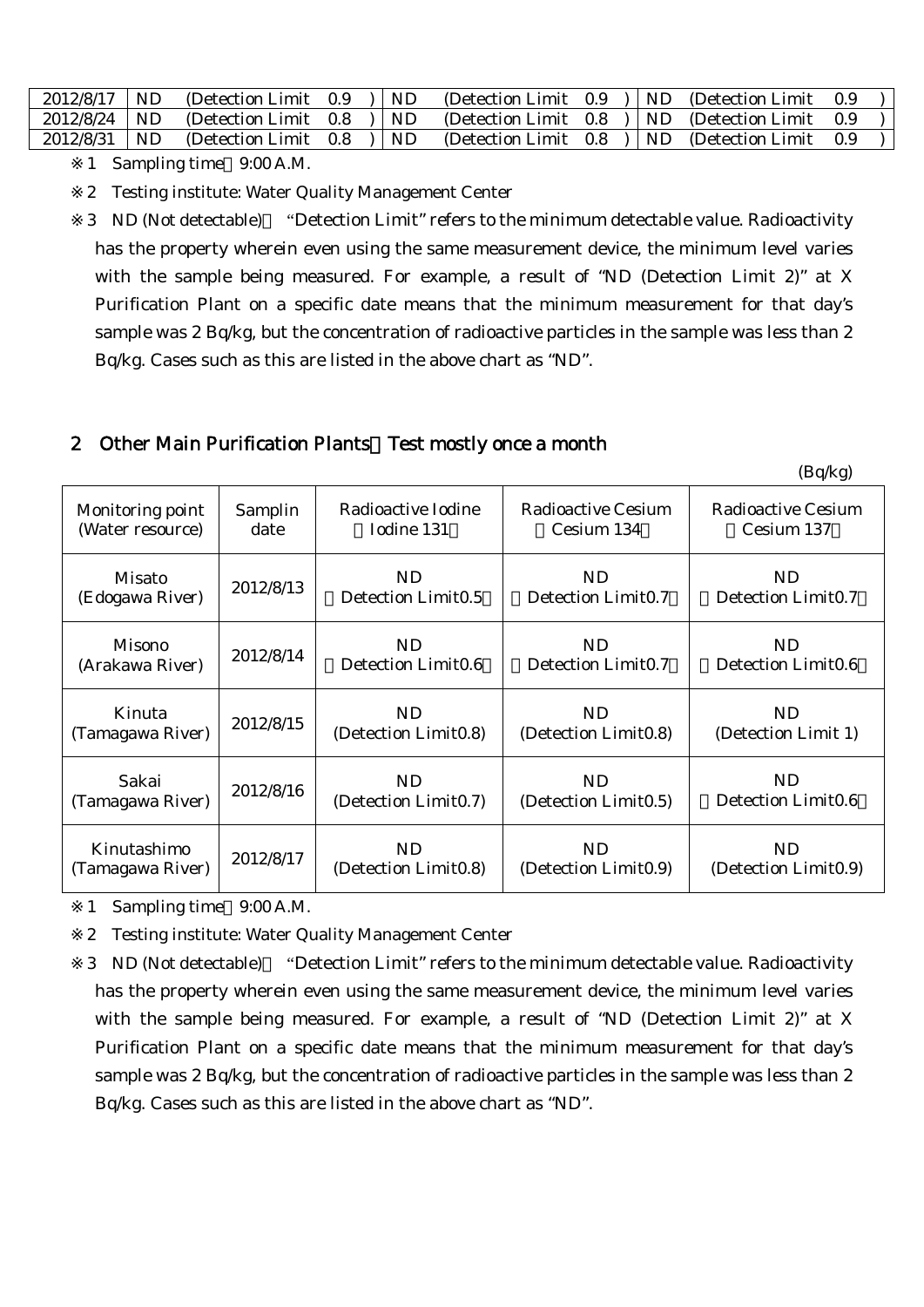# 3 Water purification plants using surface water, subsoil water, or shallow water in Tama Area Test mostly once a month

### < surface water >

|                                                                |                                                   |                  |                                   |                                     | (Bq/kg)                             |
|----------------------------------------------------------------|---------------------------------------------------|------------------|-----------------------------------|-------------------------------------|-------------------------------------|
| Monitoring point<br>(Adress)                                   | Water resource                                    | Sampling<br>date | Radioactive Iodine<br>Iodine 131  | Radioactive<br>Cesium<br>Cesium 134 | Radioactive<br>Cesium<br>Cesium 137 |
| Otaba<br>(498, Otaba-aza-<br>Okunakachaya,<br>Okutama town)    | surface water<br>(Otaba River)                    | 2012/8/7         | <b>ND</b><br>(Detection Limit0.7) | <b>ND</b><br>(Detection Limit0.6)   | <b>ND</b><br>(Detection Limit0.7)   |
| Tokura<br>(261-2, Tokura,<br>Akiruno city)                     | surface water<br>(Bonbori<br>River, Aki<br>River) | 2012/8/20        | <b>ND</b><br>(Detection Limit0.7) | <b>ND</b><br>(Detection Limit0.6)   | <b>ND</b><br>(Detection Limit0.8)   |
| Fukasawa<br>(560-6, Fukasawa,<br>Akiruno city)                 | surface water<br>(Fukasawa<br>River)              | 2012/8/21        | <b>ND</b><br>(Detection Limit0.7) | <b>ND</b><br>(Detection Limit0.7)   | <b>ND</b><br>(Detection Limit0.6)   |
| Ogouchi<br>(1310-10, Tozura-a<br>za-Amefuri, Okuta<br>ma town) | surface water<br>(Kumoburo<br>Valley)             | 2012/8/23        | <b>ND</b><br>(Detection Limit0.7) | <b>ND</b><br>(Detection Limit0.7)   | <b>ND</b><br>(Detection Limit0.5)   |
| Ottsu<br>(1464-2, Ottsu,<br>Akiruno city)                      | surface water<br>(Osawa River)                    | 2012/8/28        | <b>ND</b><br>(Detection Limit0.7) | <b>ND</b><br>(Detection Limit0.8)   | <b>ND</b><br>(Detection Limit0.9)   |
| Nippara<br>$(1055-5)$ Nippara-a<br>za-Ogawa,<br>Okutama town)  | surface water<br>(Karo Valley)                    | 2012/8/28        | <b>ND</b><br>(Detection Limit0.7) | <b>ND</b><br>(Detection Limit0.7)   | <b>ND</b><br>(Detection Limit0.7)   |
| Himura<br>(47, Sakai-aza-<br>Himura, Okutama<br>town)          | surface water<br>(Kawanori<br>Valley)             | 2012/8/30        | <b>ND</b><br>(Detection Limit0.8) | <b>ND</b><br>(Detection Limit0.9)   | <b>ND</b><br>(Detection Limit0.9)   |

1 Sampling time 9:00 A.M.

2 Testing institute: Water Quality Management Center

3 ND (Not detectable) "Detection Limit" refers to the minimum detectable value. Radioactivity has the property wherein even using the same measurement device, the minimum level varies with the sample being measured. For example, a result of "ND (Detection Limit 2)" at X Purification Plant on a specific date means that the minimum measurement for that day's sample was 2 Bq/kg, but the concentration of radioactive particles in the sample was less than 2 Bq/kg. Cases such as this are listed in the above chart as "ND".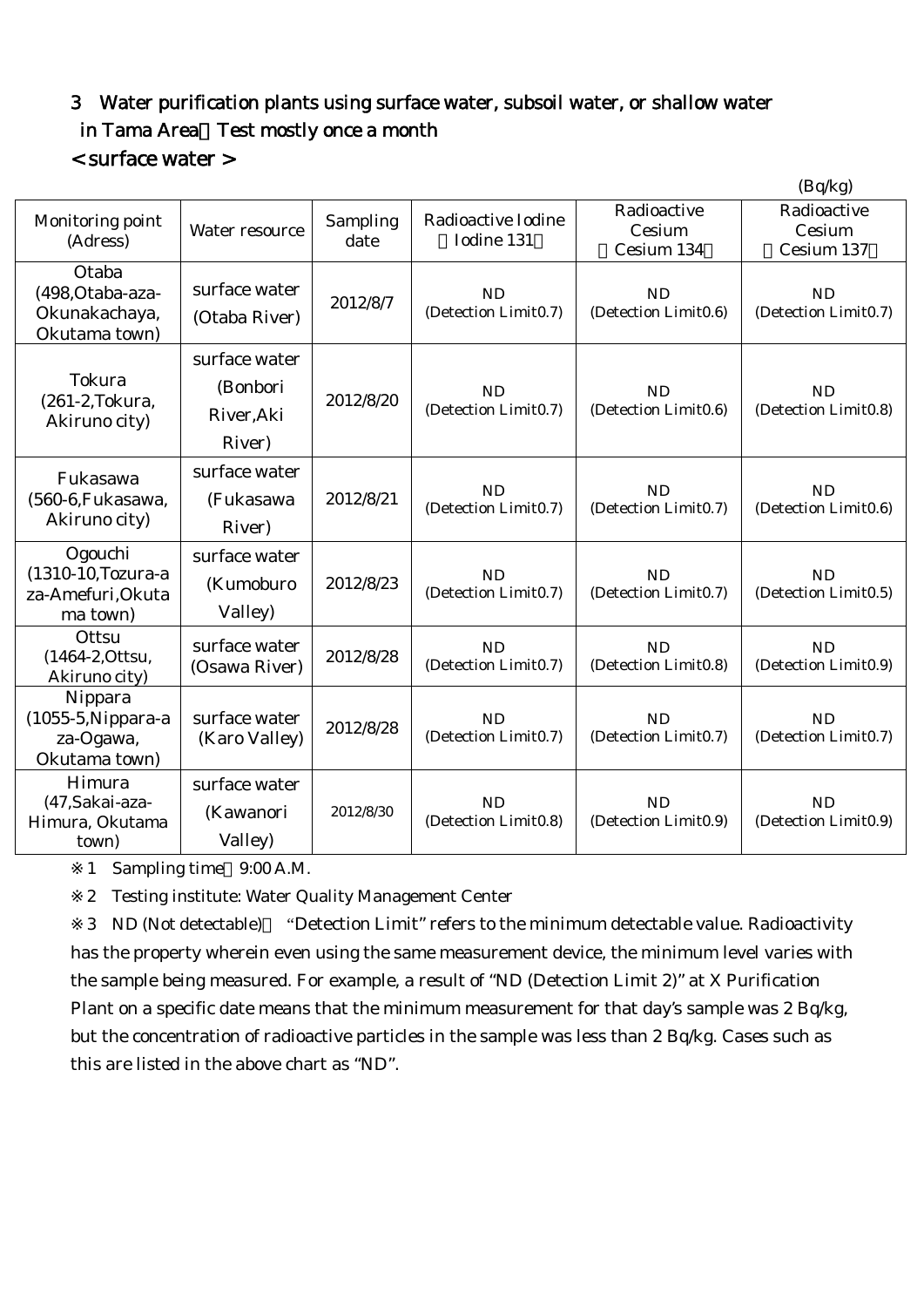|                                                            |                                      |                  |                                    |                                         | (Bq/kg)                                 |
|------------------------------------------------------------|--------------------------------------|------------------|------------------------------------|-----------------------------------------|-----------------------------------------|
| Monitoring point<br>(Adress)                               | Water resource                       | Sampling<br>date | Radioactive Iodine<br>Iodine 131   | Radioactive<br>Cesium<br>Cesium 134     | Radioactive<br>Cesium<br>Cesium 137     |
| Sawaidaini<br>(3-667, Sawai,<br>Oume city)                 | subsoil water<br>(Aoi River)         | 2012/8/1         | <b>ND</b><br>(Detection Limit 0.7) | <b>ND</b><br>(Detection Limit 0.7)      | ND<br>(Detection Limit 0.9)             |
| Takatsuki<br>(400,<br>Takatsuki-cho,<br>Hachioji city)     | subsoil water<br>(Aki River)         | 2012/8/5         | ND<br>(Detection Limit 0.7)        | ND.<br>(Detection Limit 0.7)            | ND<br>(Detection Limit 0.8)             |
| <b>Futamatao</b><br>$(5-51-1)$ , Futamatao<br>, Oume city) | subsoil water<br>(Tamagawa<br>River) | 2012/8/6         | ND<br>(Detection Limit 0.8)        | N <sub>D</sub><br>(Detection Limit 0.5) | N <sub>D</sub><br>(Detection Limit 0.8) |
| Nariki<br>(7-1591-3, Nariki,<br>Oume city)                 | subsoil water<br>(Nariki River)      | 2012/8/22        | ND<br>(Detection Limit 0.9)        | ND.<br>(Detection Limit 0.8)            | N <sub>D</sub><br>(Detection Limit 0.9) |
| Sawaidaiichi<br>(1-535-3, Sawai,<br>Oume city)             | subsoil water<br>(Yakubo<br>River)   | 2012/8/29        | ND<br>(Detection Limit0.8)         | ND<br>(Detection Limit0.8)              | ND<br>(Detection Limit0.9)              |

1 Sampling time 9:00 A.M.

2 Testing institute: Water Quality Management Center

3 ND (Not detectable) "Detection Limit" refers to the minimum detectable value. Radioactivity has the property wherein even using the same measurement device, the minimum level varies with the sample being measured. For example, a result of "ND (Detection Limit 2)" at X Purification Plant on a specific date means that the minimum measurement for that day's sample was 2 Bq/kg, but the concentration of radioactive particles in the sample was less than 2 Bq/kg. Cases such as this are listed in the above chart as "ND".

## < shallow well >

|                                                            |                                      |                  |                                  |                                     | (Bq/kg)                             |
|------------------------------------------------------------|--------------------------------------|------------------|----------------------------------|-------------------------------------|-------------------------------------|
| Monitoring point<br>(Adress)                               | Water resource                       | Sampling<br>date | Radioactive Iodine<br>Iodine 131 | Radioactive<br>Cesium<br>Cesium 134 | Radioactive<br>Cesium<br>Cesium 137 |
| Kamiishihara<br>$(1-34-7)$ , Kamiishih<br>ara, Chofu city) | shallow<br>well, deep well           | 2012/8/8         | ND<br>(Detection Limit0.8)       | ND.<br>(Detection Limit0.9)         | ND<br>(Detection Limit0.8)          |
| Suginami<br>(3-28-5, Zenpukuji,<br>Suginami ward)          | shallow well                         | 2012/8/9         | ND<br>(Detection Limit0.9)       | ND<br>(Detection Limit0.9)          | ND<br>(Detection Limit 1)           |
| Kamiyotsugi<br>(407,<br>Kamiyotsugi,<br>Akiruno city)      | shallow well                         | 2012/8/19        | ND<br>(Detection Limit0.7)       | ND<br>(Detection Limit0.8)          | ND<br>(Detection Limit0.8)          |
| Chigasedaini<br>$(1-69-1,$<br>Chigasemati,<br>Oume city)   | subsoil water<br>(Tamagawa<br>River) | 2012/8/26        | ND<br>(Detection Limit0.9)       | ND<br>(Detection Limit0.7)          | ND<br>(Detection Limit0.9)          |